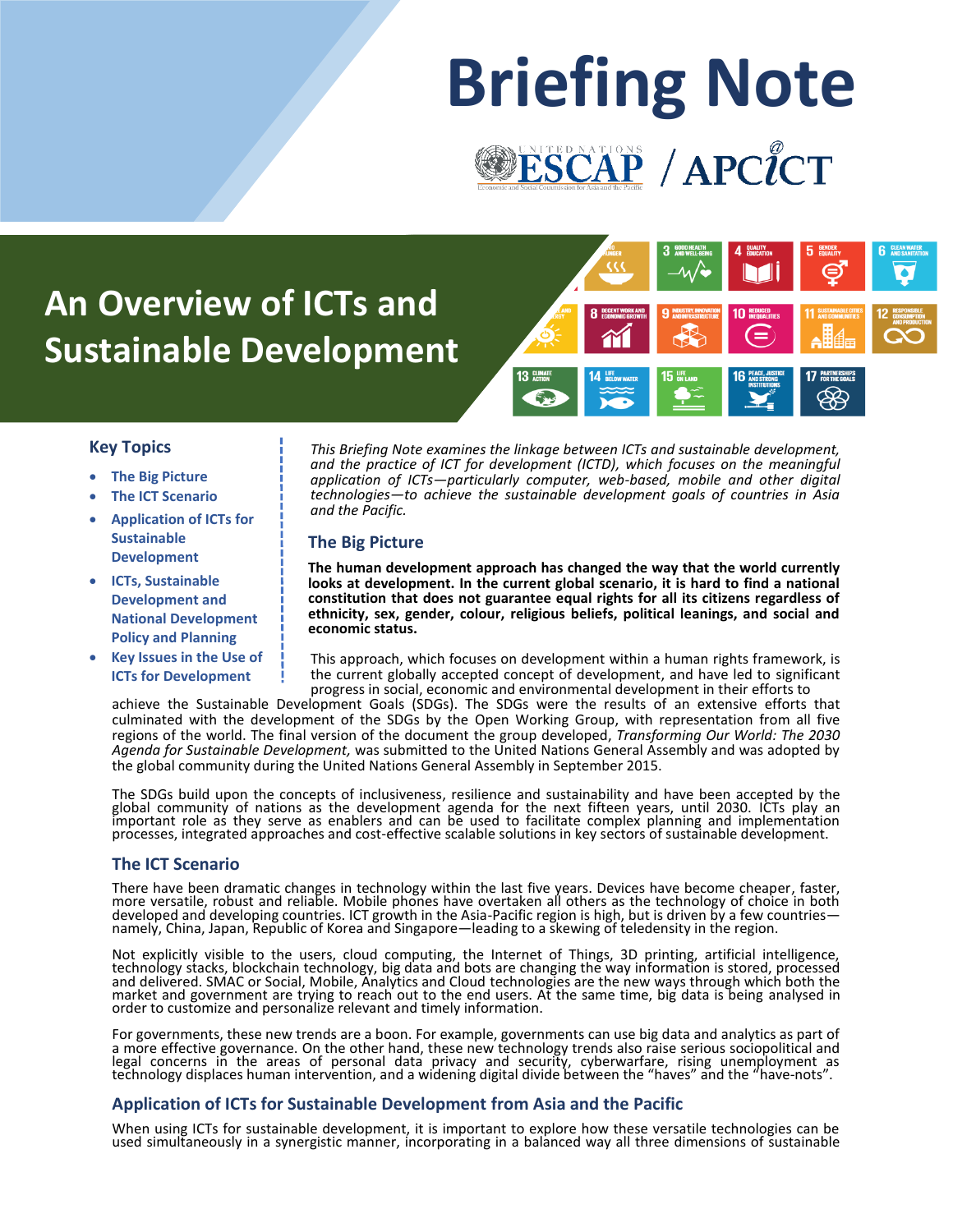### *All three pillars of sustainable development—economic, social and environmental—need ICTs to serve as enablers, catalysts, and as critical facilitators in the process of meeting the 2030 Agenda for Sustainable Development.*

development (economic, social and environmental). ICTs must also be rooted within the context of development goals and included throughout the entire process of a programme or project life cycle. In his synthesis report to the General Assembly, the United Nations Secretary-General identified six key elements of the SDGs. In each of this element, effective deployment of ICTs can bring significant impact.

#### *1. Dignity: End Poverty and Fight Inequalities*

ICTs can help significantly reduce inequalities and serve as enablers in ending poverty.

Access to timely information enabled by mobile devices, especially in agriculture, can make a big difference for many of the rural poor who are engaged in agriculture. Timely information regarding water and power availability, market prices, and other extension services help lead to increased incomes—the first step in poverty reduction.

#### *2. People: Ensure Healthy Lives, Knowledge and the Inclusion of Women and Children*

#### **Health**

ICTs have improved access to health care in rural and remote communities by facilitating exchanges with doctors in urban areas and by enhancing the effectiveness of health management and monitoring systems, providing access to the latest findings from medical research, and enabling continuing education for health care professionals.

Telemedicine is the most common application of ICTs in the health care sector and has been used extensively in many countries of the Asia-Pacific. Global surveillance systems are another successful example as they have enabled countries to contain the threat of cross-border diseases such as SARS, MERS and the avian flu.

#### **Education**

ICTs' impact on education is second only to their impact on business practices. In conditions where access to educational opportunities is limited due to the lack of human, learning and financial resources, ICT tools can help to address these hurdles.

Open schools, school networks, and open and distance learning institutions are using ICTs extensively to reach underserved and marginalized population groups, whether in the high population countries such as Bangladesh, or in the remote small island states in the Pacific.

OERs and MOOCs make high-quality content available anywhere and anytime for both learners and teachers. Collaborative content development has also been undertaken as institutions come together to pool resources.

Skills and knowledge upgradation for teachers, access to academic resources for improved research and the provision of non-formal learning to those left out of the educational system are some of the others uses of ICTs for education.

#### **Gender**

The barriers that women face when accessing education and ICTs are similar—poverty, illiteracy, lack of time and lack of relevant content. However, when technology is placed in their hands, women are able to improve their economic, social and political status in the community.

Women use technology not just to learn and to generate an income, but also to create womenfriendly spaces on the Internet for building up networks to voice and share their concerns, and to lobby for gender equality. There are emerging opportunities for women's employment in the ICT sector, provided policies and plans are in place for training, career promotion and mentoring.

#### **Youth and Persons with Disabilities**

Both the youth and the disabled are increasing in number in the Asia-Pacific region. To address issues relevant to these groups, the SDGs refer to youth and persons with disabilities in several of the goals.

There are some initiatives that use ICTs to address disability issues, but these are few and far apart. Unless proactive initiatives are taken, this vulnerable group is likely to fall further behind.

#### **Indigenous Peoples, Displaced Persons and Migrants**

Evidences have shown that three groups of people ─ indigenous peoples, displaced persons and migrants ─ need special attention to insure their inclusion. While the SDGs specifically mention these groups, there are very few initiatives to address their needs.

Many indigenous people, displaced persons and migrants continue to suffer from marginalization and discrimination, extreme poverty, lack of political representation and participation, lack of access to social services, and other human rights violation. ICTs could help address their needs, particularly to communicate with family and friends, seek assistance during emergencies, and send and receive cash.

#### *3. Planet: Protect our Ecosystems for All Societies and Our Children*

ICTs have a major role to play in addressing environmental issues, disaster risks and climate change.

ICTs can enhance the monitoring and management of data and information, and improve the efficiency of systems, including early warning systems. ICTs can facilitate multi-sector and multi-stakeholder engagements, including vulnerable and marginalized communities. Moreover, the use of mobiles phones, social media and big data analytics are increasingly being used to tackle complex challenges.

#### *4. Prosperity: Grow a Strong, Inclusive and Transformative Economy*

The key to prosperity lies in economic security, which enables access to other social services such as education, health, equality and participation. Economic security is dependent upon access to economic resources. The poor often feel that lack of access to basic income and lack of access to credit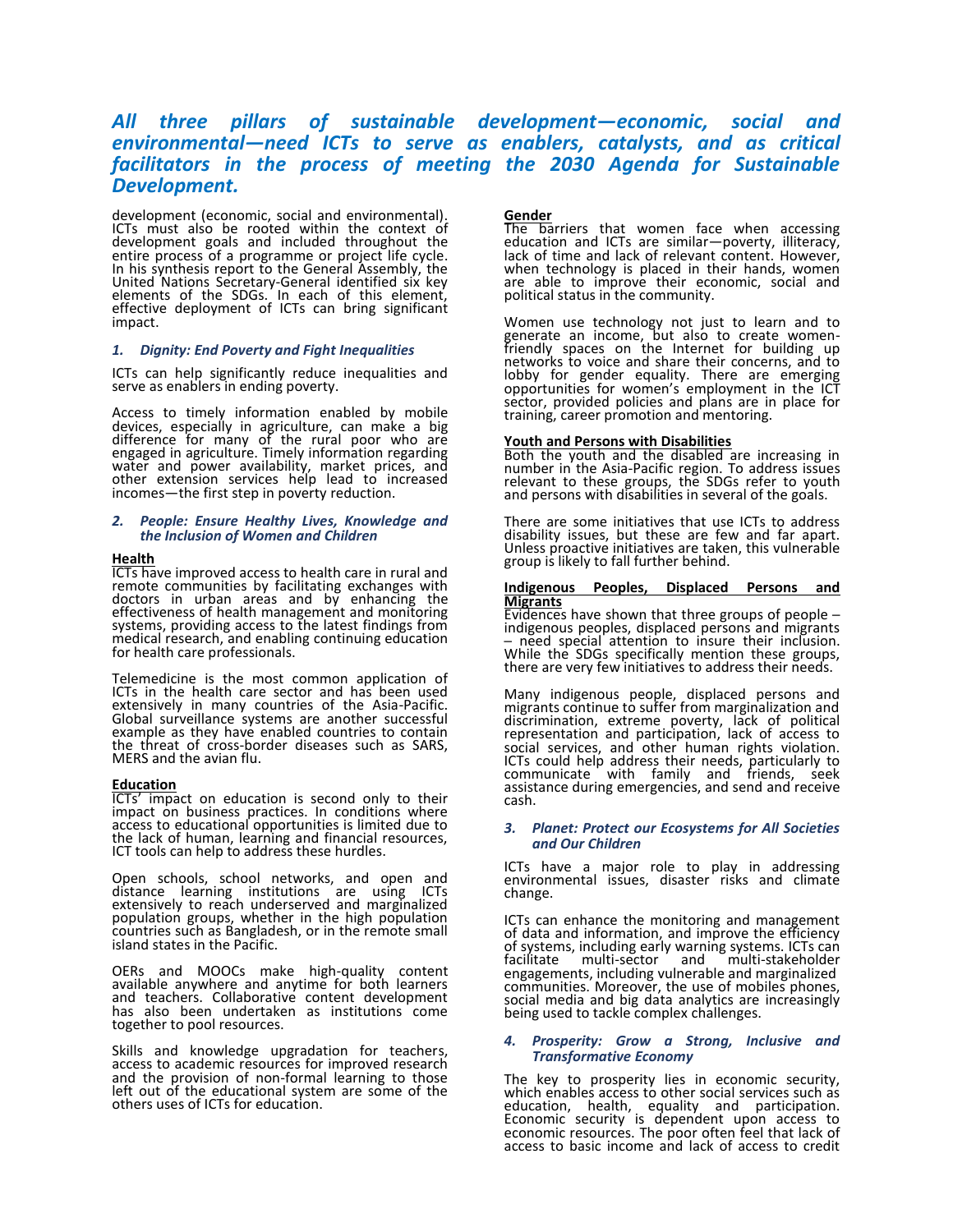## *ICTD policy requires new systems of planning, management and project implementation characterized by the engagement and active participation of different sectors of the economy and the community.*

and financial services are the main reasons for their present conditions—hence, the importance of inclusive finance and microfinance. Financial inclusion has three stages—access, the transaction and post-transaction—in all of which ICTs play an important facilitating role.

- ICTs have enabled access to and delivery of financial services, with the rapid growth in mobile phone uptake resulting in its innovative use to deliver financial services.
- Financial transactions that often entail going to a bank or financial institution to withdraw or deposit money, make payments or apply for loans can be simplified using digital solutions, such as e-wallets, mobile money platforms and payment gateways.
- Digital finance brings more people into the formal economy, improving efficiency, increasing accountability and transparency, reducing tax evasion by enterprises and individuals, and providing vast amounts of financial data on which to base economic decisions, enabling governments to use the information gathered to build an effective database for policymaking.

Financial literacy and education comprise four elements:

- **Financial literacy** Skills and knowledge to make informed financial decisions;
- **Financial education** The process of building knowledge, skills and attitudes to become financially literate.
- **Financial capability** The ability and opportunity to use the knowledge and skills implied in financial literacy; and
- **Digital literacy** The ability to use ICTs to access and use financial services safely, with awareness of the possible risks and ways to avoid them.

#### *5. Justice: Promote Safe and Peaceful Societies and Strong Institutions*

#### **Government and Governance**

personnel (e.g., bribery).

Government consists of a formal superstructure while governance is concerned with outcomes of government functioning.

The purpose of ICT interventions in government is to optimize efficiency while providing citizen-friendly services that encourage greater citizen participation in governance and public affairs. For example, social media has enabled and increased governments' engagement and interaction with citizens.

ICT interventions in government significantly reduce the levels of corruption by making procedures transparent and minimizing opportunities for irregularities in transactions with government

#### **Preservation of Cultural Diversity and Resources**

The Tokyo Declaration and the WSIS Agenda for Action were important in the recognition that attention must be given to the preservation of heritage and cultural legacies. Two ways in which ICTs can be used to preserve and promote cultural heritage and diversity include digitization and distribution.

There are many areas in which ICTs, if effectively utilized, can contribute to the preservation and promotion of cultural identity. These include promotion of rural tourism through ICTs as a way to promote local cultures and improve economic opportunities for local communities.

Moreover, there are a wide variety of available software options that countries can choose from to digitize and distribute their culture products. Web 2.0 applications are examples of such available options.

#### **Peace**

ICTs have been used in conflict prevention and management, peace operations, humanitarian relief and disaster assistance, and post-conflict peacebuilding and reconstruction.

To promote peace, ICTs can be used to help people communicate, view information, make decisions and understand each other better. Multilateral agencies such as the United Nations, private sector institutions such as Reuters, and NGOs such as Youth Action for Change are using ICTs to promote peace.

#### *6. Partnership: Catalyze Global Solidarity for Sustainable Development*

The SDGs emphasize that partnerships need to focus on mobilizing and sharing knowledge, expertise, technology and financial resources.

Recent initiatives that are seeking to improve the effectiveness of multi-stakeholder partnerships for achieving the SDGs include the following:

- The Partnership Data for SDGs is a United Nations initiative that brings together a range of stakeholders committed to improving the transparency and accountability of multistakeholder partnerships and voluntary initiatives in their support to the SDGs. This includes the sharing of good practices and lessons learned on establishing and sustaining multi-stakeholder partnerships, and the review and monitoring of these partnerships
- The Pacific SDGs Roadmap, undertaken by the Pacific Islands Forum Secretariat, aims to provide a more strategic and integrated approach to the implementation of the SDGs at the national and regional levels, including the fostering of south-south cooperation and creation of an enabling environment for establishing partnerships in the region.

#### **Key Issues in the Use of ICTs for Development**

Given the complexity of the SDGs, there is a need to explore new models of governance and planning, in which one has to determine exactly where ICTs fit. The following sections discuss the main factors that